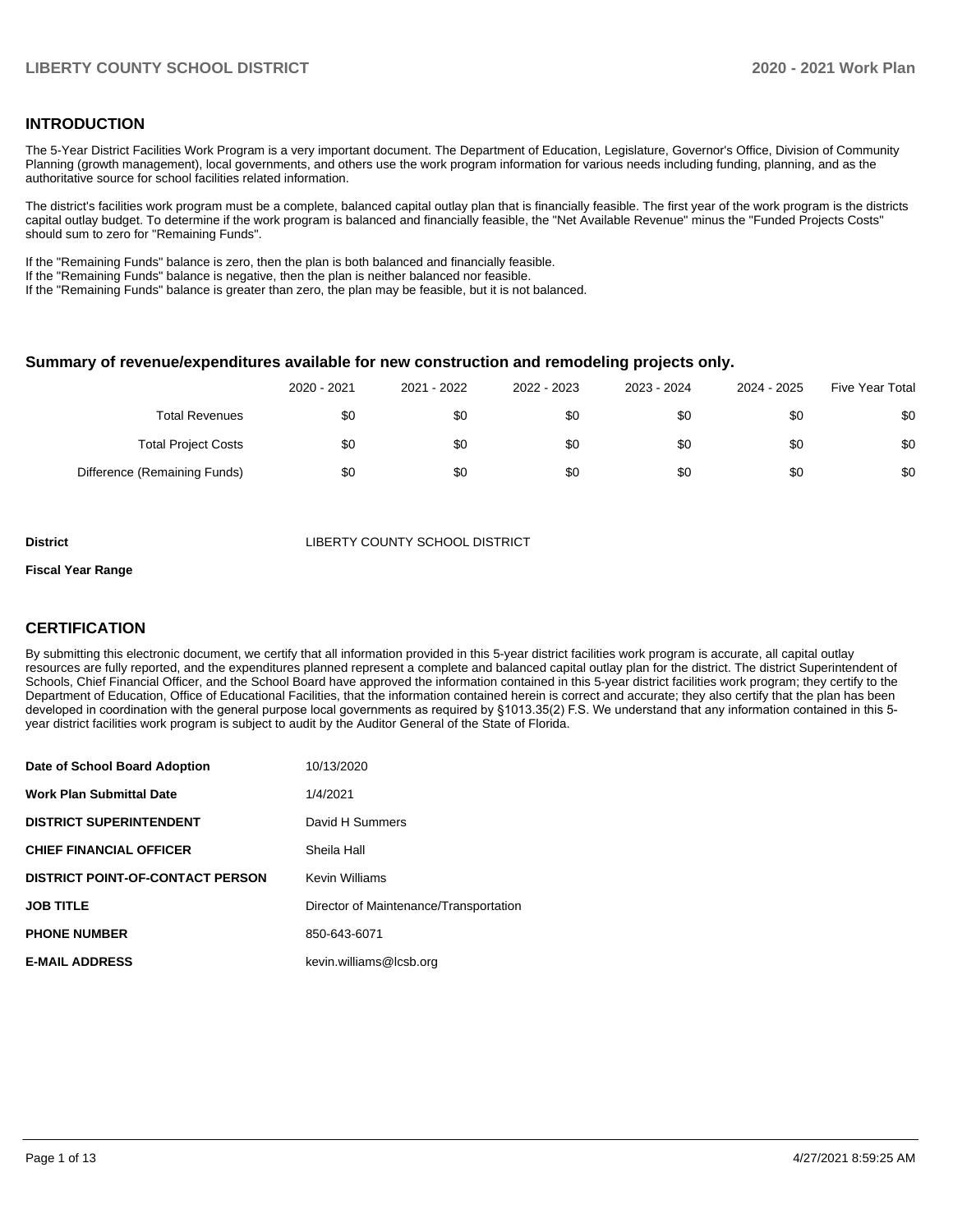# **Expenditures**

### **Expenditure for Maintenance, Repair and Renovation from 1.50-Mills and PECO**

Annually, prior to the adoption of the district school budget, each school board must prepare a tentative district facilities work program that includes a schedule of major repair and renovation projects necessary to maintain the educational and ancillary facilities of the district.

| Item                                                                                                           | 2020 - 2021<br><b>Actual Budget</b>                                | 2021 - 2022<br>Projected | 2022 - 2023<br>Projected | 2023 - 2024<br>Projected | 2024 - 2025<br>Projected | <b>Total</b> |  |  |  |  |  |
|----------------------------------------------------------------------------------------------------------------|--------------------------------------------------------------------|--------------------------|--------------------------|--------------------------|--------------------------|--------------|--|--|--|--|--|
| <b>HVAC</b>                                                                                                    | \$41.000                                                           | \$84,681                 | \$111.978                | \$120,000                | \$20,000                 | \$377,659    |  |  |  |  |  |
| Locations:                                                                                                     | HOSFORD ELEMENTARY JUNIOR HIGH, LIBERTY SENIOR HIGH, W R TOLAR K-8 |                          |                          |                          |                          |              |  |  |  |  |  |
| Flooring                                                                                                       | \$30,000                                                           | \$25,000                 | \$25,000                 | \$25,000                 | \$20,000                 | \$125,000    |  |  |  |  |  |
| <b>LIBERTY SENIOR HIGH</b><br>Locations:                                                                       |                                                                    |                          |                          |                          |                          |              |  |  |  |  |  |
| Roofing                                                                                                        | \$0                                                                | \$5,000                  | \$20,808                 | \$18,446                 | \$20,000                 | \$64,254     |  |  |  |  |  |
| <b>LIBERTY SENIOR HIGH</b><br>Locations:                                                                       |                                                                    |                          |                          |                          |                          |              |  |  |  |  |  |
| Safety to Life                                                                                                 | \$0                                                                | \$10,000                 | \$10,000                 | \$10,000                 | \$10,000                 | \$40,000     |  |  |  |  |  |
| BUS GARAGE, HOSFORD ELEMENTARY JUNIOR HIGH, LIBERTY SENIOR HIGH, LIBERTY SUPERINTENDENT'S OFFICE<br>Locations: |                                                                    |                          |                          |                          |                          |              |  |  |  |  |  |
| Fencing                                                                                                        | \$0                                                                | \$2,000                  | \$2,000                  | \$2,000                  | \$1,500                  | \$7,500      |  |  |  |  |  |
| HOSFORD ELEMENTARY JUNIOR HIGH, W R TOLAR K-8<br>Locations:                                                    |                                                                    |                          |                          |                          |                          |              |  |  |  |  |  |
| Parking                                                                                                        | \$0                                                                | \$0                      | \$0                      | \$1,000                  | \$0                      | \$1,000      |  |  |  |  |  |
| W R TOLAR K-8<br>Locations:                                                                                    |                                                                    |                          |                          |                          |                          |              |  |  |  |  |  |
| Electrical                                                                                                     | \$0                                                                | \$15,000                 | \$15,000                 | \$15,000                 | \$10,000                 | \$55,000     |  |  |  |  |  |
| Locations: BUS GARAGE, HOSFORD ELEMENTARY JUNIOR HIGH, LIBERTY SENIOR HIGH, LIBERTY SUPERINTENDENT'S OFFICE    |                                                                    |                          |                          |                          |                          |              |  |  |  |  |  |
| Fire Alarm                                                                                                     | \$0                                                                | \$5,000                  | \$5,000                  | \$5,000                  | \$5,000                  | \$20,000     |  |  |  |  |  |
| Locations: HOSFORD ELEMENTARY JUNIOR HIGH, LIBERTY SENIOR HIGH, LIBERTY SUPERINTENDENT'S OFFICE, W R TOLAR K-8 |                                                                    |                          |                          |                          |                          |              |  |  |  |  |  |
| Telephone/Intercom System                                                                                      | \$0                                                                | \$4,000                  | \$2,000                  | \$2,000                  | \$0                      | \$8,000      |  |  |  |  |  |
| Locations: LIBERTY SENIOR HIGH, W R TOLAR K-8                                                                  |                                                                    |                          |                          |                          |                          |              |  |  |  |  |  |
| <b>Closed Circuit Television</b>                                                                               | \$0                                                                | \$0                      | \$0                      | \$0                      | \$0                      | \$0          |  |  |  |  |  |
| Locations: No Locations for this expenditure.                                                                  |                                                                    |                          |                          |                          |                          |              |  |  |  |  |  |
| Paint                                                                                                          | \$0                                                                | \$0                      | \$0                      | \$0                      | \$0                      | \$0          |  |  |  |  |  |
| Locations: No Locations for this expenditure.                                                                  |                                                                    |                          |                          |                          |                          |              |  |  |  |  |  |
| Maintenance/Repair                                                                                             | \$42.171                                                           | \$40,000                 | \$40,000                 | \$40,000                 | \$42,171                 | \$204,342    |  |  |  |  |  |
| Locations: LIBERTY SUPERINTENDENT'S OFFICE, W R TOLAR K-8                                                      |                                                                    |                          |                          |                          |                          |              |  |  |  |  |  |
| <b>Sub Total:</b>                                                                                              | \$113,171                                                          | \$190,681                | \$231,786                | \$238,446                | \$128,671                | \$902,755    |  |  |  |  |  |

| IPFCO<br>Maintenance Expenditures<br>└─ | \$0                      | ሱሶ<br>ມບ  | \$0       | ሶሳ<br>υŒ  | ሶስ<br>υG  | \$0                       |
|-----------------------------------------|--------------------------|-----------|-----------|-----------|-----------|---------------------------|
| 1.50 Mill Sub Total:                    | C1E<br>$4 - 4$<br>،،،،،، | \$250,832 | \$266,786 | \$273,446 | \$138.671 | ,086,906<br>$\sim$<br>JD. |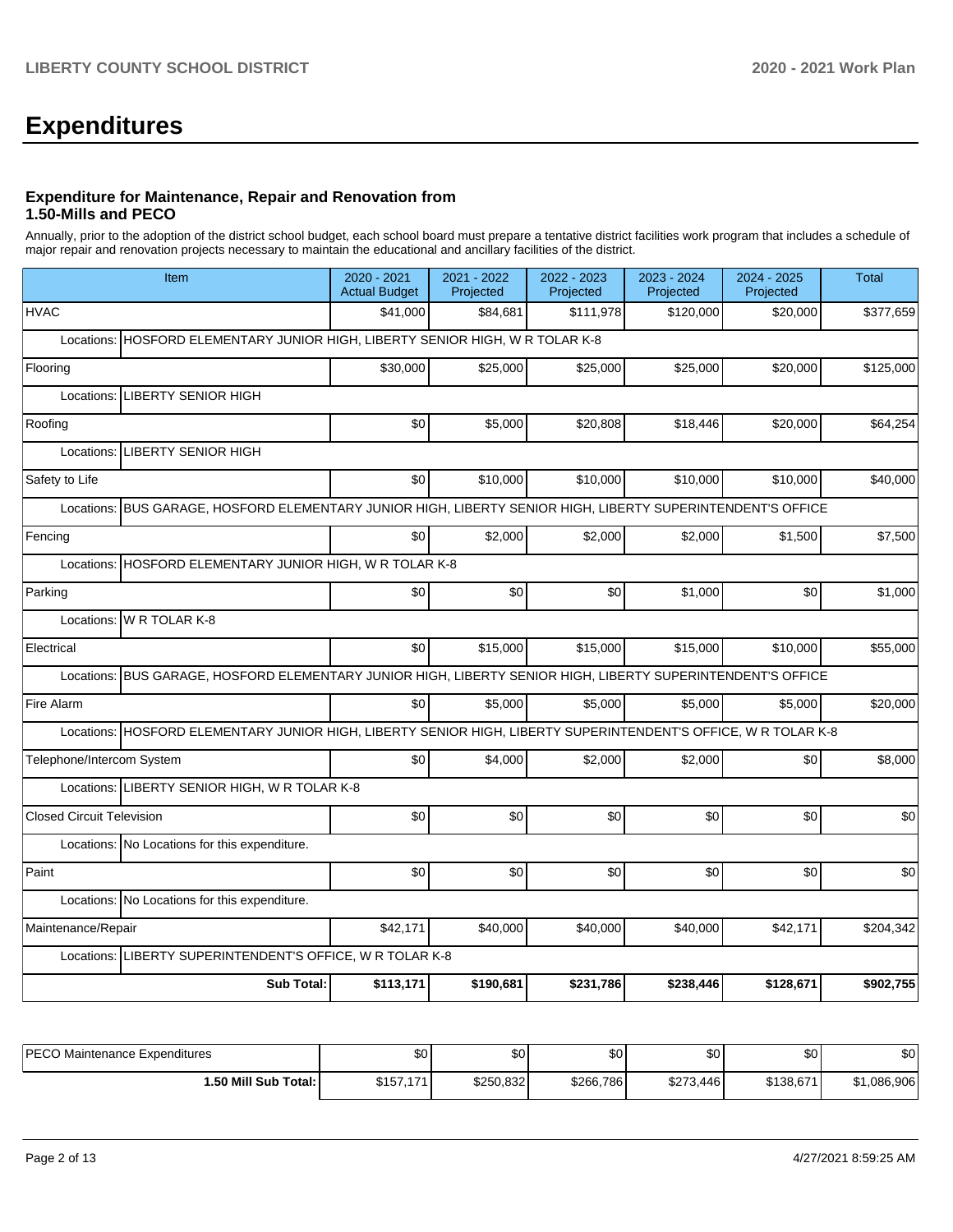|                                                    | Other Items | $2020 - 2021$<br><b>Actual Budget</b> | 2021 - 2022<br>Projected | 2022 - 2023<br>Projected | $2023 - 2024$<br>Projected | $2024 - 2025$<br>Projected | <b>Total</b> |
|----------------------------------------------------|-------------|---------------------------------------|--------------------------|--------------------------|----------------------------|----------------------------|--------------|
| Isoftware                                          |             | \$5,000                               | \$20,000                 | \$20,000                 | \$25,000                   | \$5,000                    | \$75,000     |
| Locations LIBERTY SENIOR HIGH, LIBERTY SENIOR HIGH |             |                                       |                          |                          |                            |                            |              |
| equipment                                          |             | \$39,000                              | \$40,151                 | \$15,000                 | \$10,000                   | \$5,000                    | \$109,151    |
|                                                    |             |                                       |                          |                          |                            |                            |              |
|                                                    | Total:      | \$157,171                             | \$250,832                | \$266,786                | \$273,446                  | \$138,671                  | \$1,086,906  |

## **Local 1.50 Mill Expenditure For Maintenance, Repair and Renovation**

Anticipated expenditures expected from local funding sources over the years covered by the current work plan.

| Item                                                         | 2020 - 2021<br><b>Actual Budget</b> | 2021 - 2022<br>Projected | 2022 - 2023<br>Projected | $2023 - 2024$<br>Projected | 2024 - 2025<br>Projected | <b>Total</b> |
|--------------------------------------------------------------|-------------------------------------|--------------------------|--------------------------|----------------------------|--------------------------|--------------|
| Remaining Maint and Repair from 1.5 Mills                    | \$157,171                           | \$250,832                | \$266,786                | \$273,446                  | \$138,671                | \$1,086,906  |
| Maintenance/Repair Salaries                                  | \$278,111                           | \$225,000                | \$225,000                | \$235,451                  | \$204,725                | \$1,168,287  |
| <b>School Bus Purchases</b>                                  | \$57,991                            | \$50,000                 | \$50,000                 | \$50,000                   | \$50,000                 | \$257,991    |
| <b>Other Vehicle Purchases</b>                               | \$10,000                            | \$0                      | \$0                      | \$0                        | \$0                      | \$10,000     |
| Capital Outlay Equipment                                     | \$0                                 | \$0                      | \$0                      | \$0                        | \$0                      | \$0          |
| Rent/Lease Payments                                          | \$0                                 | \$0                      | \$0                      | \$0                        | \$0                      | \$0          |
| <b>COP Debt Service</b>                                      | \$0                                 | \$0                      | \$0                      | \$0                        | \$0                      | \$0          |
| Rent/Lease Relocatables                                      | \$0                                 | \$0                      | \$0                      | \$0                        | \$0                      | \$0          |
| <b>Environmental Problems</b>                                | \$0                                 | \$0                      | \$0                      | \$0                        | \$0                      | \$0          |
| ls.1011.14 Debt Service                                      | \$0                                 | \$0                      | \$0                      | \$0                        | \$0                      | \$0          |
| <b>Special Facilities Construction Account</b>               | \$7,742,363                         | \$0                      | \$0                      | \$0                        | \$0                      | \$7,742,363  |
| Premiums for Property Casualty Insurance - 1011.71<br>(4a,b) | \$137,500                           | \$137,500                | \$137,500                | \$137,500                  | \$137,500                | \$687,500    |
| <b>Qualified School Construction Bonds (QSCB)</b>            | \$0                                 | \$0                      | \$0                      | \$0                        | \$0                      | \$0          |
| Qualified Zone Academy Bonds (QZAB)                          | \$0                                 | \$0                      | \$0                      | \$0                        | \$0                      | \$0          |
| <b>Local Expenditure Totals:</b>                             | \$8,383,136                         | \$663,332                | \$679,286                | \$696,397                  | \$530,896                | \$10,953,047 |

# **Revenue**

### **1.50 Mill Revenue Source**

Schedule of Estimated Capital Outlay Revenue from each currently approved source which is estimated to be available for expenditures on the projects included in the tentative district facilities work program. All amounts are NET after considering carryover balances, interest earned, new COP's, 1011.14 and 1011.15 loans, etc. Districts cannot use 1.5-Mill funds for salaries except for those explicitly associated with maintenance/repair projects. (1011.71 (5), F.S.)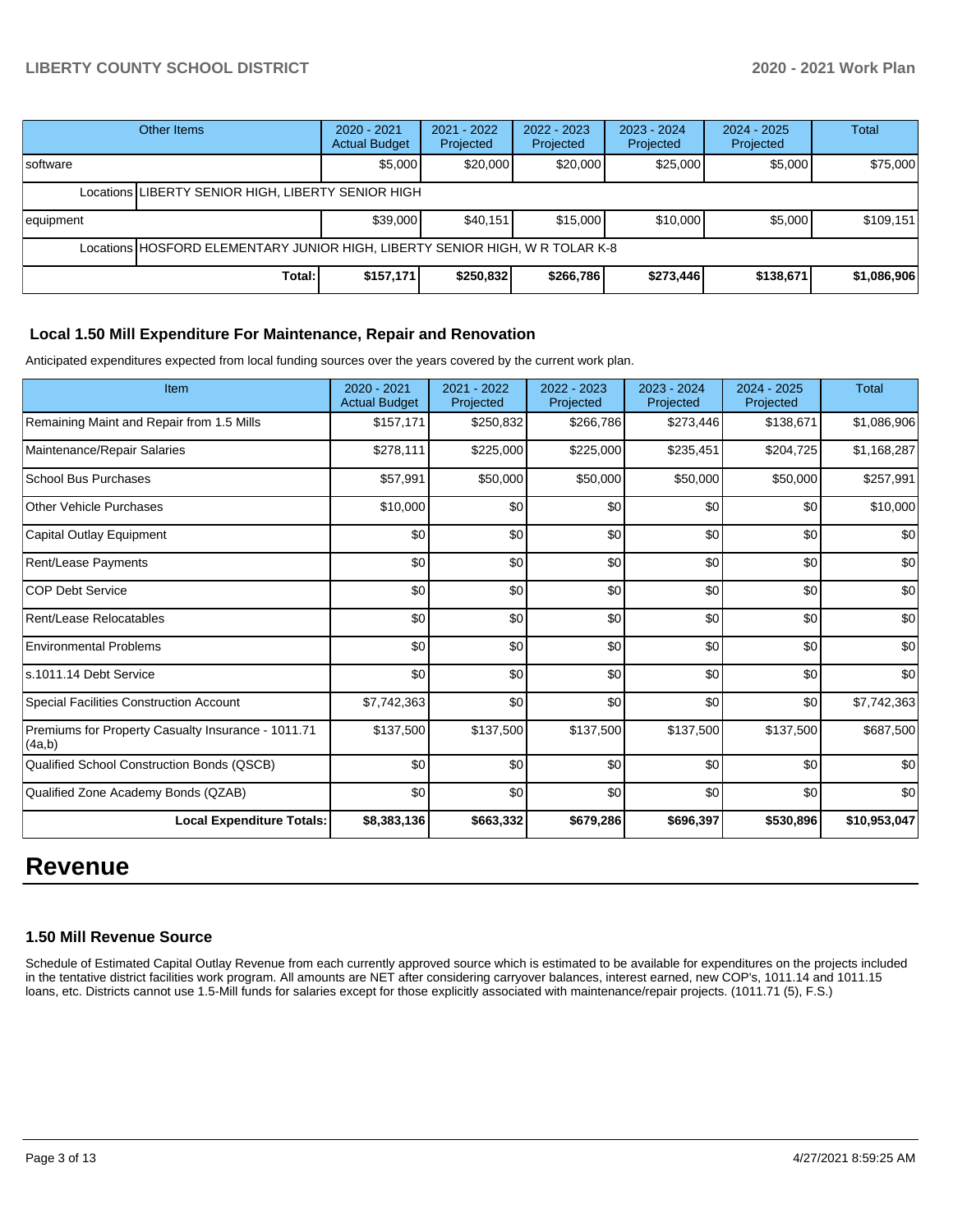| Item                                                                                | Fund | $2020 - 2021$<br><b>Actual Value</b> | 2021 - 2022<br>Projected | 2022 - 2023<br>Projected | 2023 - 2024<br>Projected | $2024 - 2025$<br>Projected | Total           |
|-------------------------------------------------------------------------------------|------|--------------------------------------|--------------------------|--------------------------|--------------------------|----------------------------|-----------------|
| $(1)$ Non-exempt property<br>lassessed valuation                                    |      | \$294,391,908                        | \$303.113.011            | \$314,192,593            | \$326,074,821            | \$339,616,254              | \$1,577,388,587 |
| $(2)$ The Millage projected for<br>discretionary capital outlay per<br>ls.1011.71   |      | 1.50                                 | 1.50                     | 1.50                     | 1.50                     | 1.50                       |                 |
| $(3)$ Full value of the 1.50-Mill<br>discretionary capital outlay per<br>ls.1011.71 |      | \$494,578                            | \$509,230                | \$527,844                | \$547,806                | \$570,555                  | \$2,650,013     |
| $(4)$ Value of the portion of the 1.50<br>-Mill ACTUALLY levied                     | 370  | \$423,924                            | \$436,483                | \$452,437                | \$469,548                | \$489,047                  | \$2,271,439     |
| $(5)$ Difference of lines $(3)$ and $(4)$                                           |      | \$70,654                             | \$72,747                 | \$75,407                 | \$78,258                 | \$81,508                   | \$378,574       |

### **PECO Revenue Source**

The figure in the row designated "PECO Maintenance" will be subtracted from funds available for new construction because PECO maintenance dollars cannot be used for new construction.

| Item                                 | Fund             | 2020 - 2021<br><b>Actual Budget</b> | 2021 - 2022<br>Projected | 2022 - 2023<br>Projected | 2023 - 2024<br>Projected | 2024 - 2025<br>Projected | Total       |
|--------------------------------------|------------------|-------------------------------------|--------------------------|--------------------------|--------------------------|--------------------------|-------------|
| <b>PECO New Construction</b>         | 340 <sup>1</sup> | \$5,880,219                         | \$0                      | \$0                      | \$0                      | \$0                      | \$5,880,219 |
| <b>PECO Maintenance Expenditures</b> |                  | \$0                                 | \$0 <sub>1</sub>         | \$0                      | \$0                      | \$0                      | <b>\$0</b>  |
|                                      |                  | \$5,880,219                         | \$0                      | \$0                      | \$0                      | \$0                      | \$5,880,219 |

## **CO & DS Revenue Source**

Revenue from Capital Outlay and Debt Service funds.

| Item                                      | Fund  | $2020 - 2021$<br><b>Actual Budget</b> | 2021 - 2022<br>Projected | 2022 - 2023<br>Projected | $2023 - 2024$<br>Projected | $2024 - 2025$<br>Projected | <b>Total</b> |
|-------------------------------------------|-------|---------------------------------------|--------------------------|--------------------------|----------------------------|----------------------------|--------------|
| ICO & DS Cash Flow-through<br>Distributed | 360 l | \$40.654                              | \$40.654                 | \$40.654                 | \$40.654                   | \$40.654                   | \$203.270    |
| ICO & DS Interest on<br>Undistributed CO  | 360   | \$1.195                               | \$1.195                  | \$1.195                  | \$1.195                    | \$1.195                    | \$5,975      |
|                                           |       | \$41,849                              | \$41.849                 | \$41.849                 | \$41,849                   | \$41,849                   | \$209.245    |

### **Fair Share Revenue Source**

Nothing reported for this section. All legally binding commitments for proportionate fair-share mitigation for impacts on public school facilities must be included in the 5-year district work program.

#### **Sales Surtax Referendum**

Specific information about any referendum for a 1-cent or ½-cent surtax referendum during the previous year.

**Did the school district hold a surtax referendum during the past fiscal year 2019 - 2020?**

Yes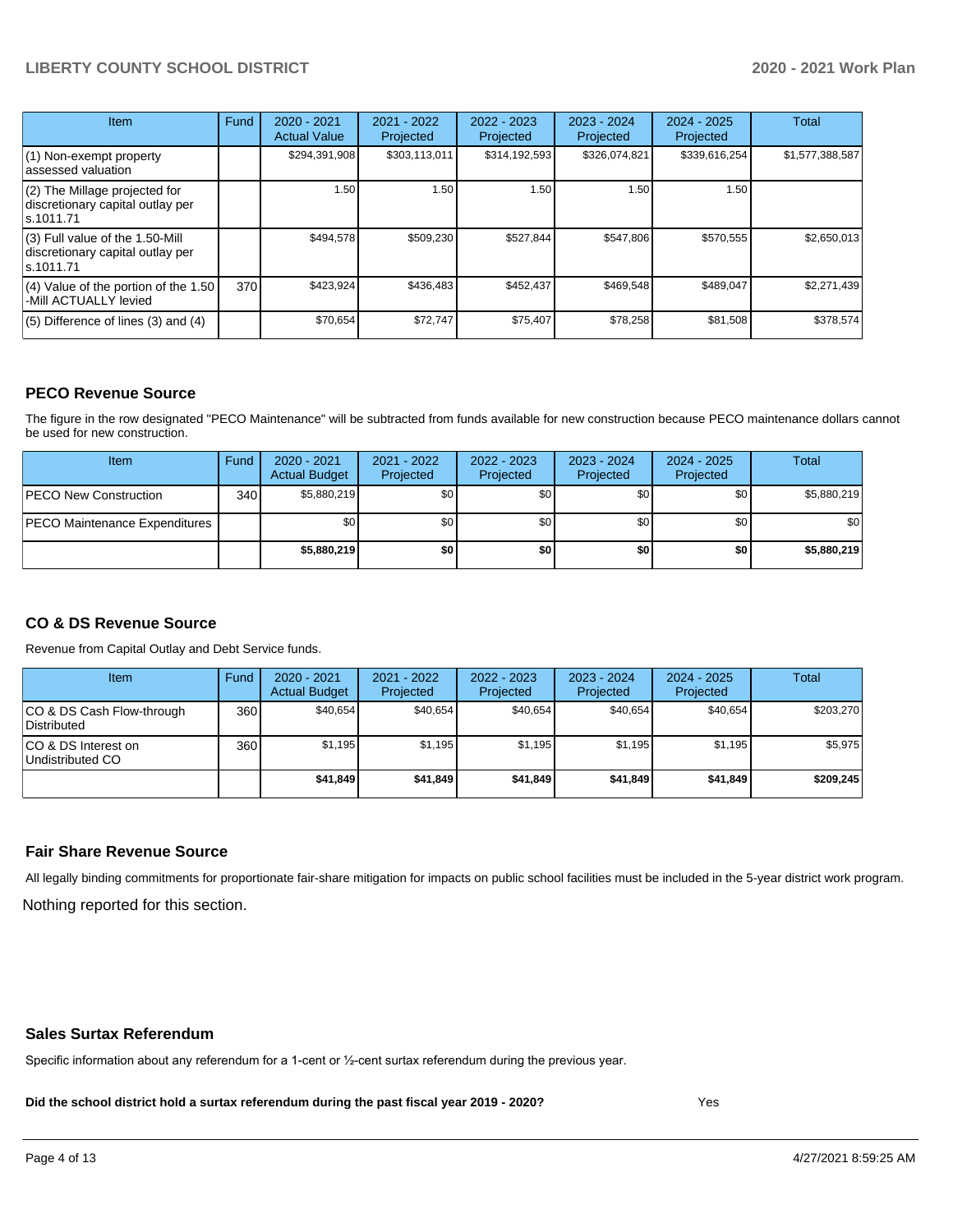| <b>Sales Surtax Type:</b>                                                   | <b>Half Cent Sales Surtax</b> |
|-----------------------------------------------------------------------------|-------------------------------|
| Date of Election:                                                           | 8/1/2011                      |
| Date of Expiration:                                                         | 12/31/2020                    |
| <b>Anticipated Revenue Start Date:</b>                                      | 1/1/2012                      |
| <b>Anticipated Revenue End Date:</b>                                        | 12/31/2020                    |
| <b>Estimated Annualized Revenue:</b>                                        | \$125.000                     |
| Total \$ Amount Projected to be Received for the<br><b>Duration of Tax:</b> | \$1,250,000                   |
| Number of Years Tax In Effect:                                              | 10                            |
| <b>Percentage of Vote FOR:</b>                                              | $0\%$                         |
| <b>Percentage of Vote AGAINST:</b>                                          | $0\%$                         |

# **Additional Revenue Source**

Any additional revenue sources

| Item                                                                                                   | $2020 - 2021$<br><b>Actual Value</b> | 2021 - 2022<br>Projected | 2022 - 2023<br>Projected | 2023 - 2024<br>Projected | 2024 - 2025<br>Projected | <b>Total</b> |
|--------------------------------------------------------------------------------------------------------|--------------------------------------|--------------------------|--------------------------|--------------------------|--------------------------|--------------|
| Proceeds from a s.1011.14/15 F.S. Loans                                                                | \$0                                  | \$0                      | \$0                      | \$0                      | \$0                      | \$0          |
| District Bonds - Voted local bond<br>referendum proceeds per s.9, Art VII<br><b>State Constitution</b> | \$0                                  | \$0                      | \$0                      | \$0                      | \$0                      | \$0          |
| Proceeds from Special Act Bonds                                                                        | \$0                                  | \$0                      | \$0                      | \$0                      | \$0                      | \$0          |
| Estimated Revenue from CO & DS Bond<br>Sale                                                            | \$0                                  | \$0                      | \$0                      | \$0                      | \$0                      | \$0          |
| Proceeds from Voted Capital<br>Improvements millage                                                    | \$0                                  | \$0                      | \$0                      | \$0                      | \$0                      | \$0          |
| Other Revenue for Other Capital Projects                                                               | \$0                                  | \$0                      | \$0                      | \$0                      | \$0                      | \$0          |
| Proceeds from 1/2 cent sales surtax<br>authorized by school board                                      | \$175,000                            | \$175,000                | \$175,000                | \$175,000                | \$0                      | \$700,000    |
| Proceeds from local governmental<br>infrastructure sales surtax                                        | \$0                                  | \$0                      | \$0                      | \$0                      | \$0                      | \$0          |
| Proceeds from Certificates of<br>Participation (COP's) Sale                                            | \$0                                  | \$0                      | \$0                      | \$0                      | \$0                      | \$0          |
| Classrooms First Bond proceeds amount<br>authorized in FY 1997-98                                      | \$0                                  | \$0                      | \$0                      | \$0                      | \$0                      | \$0          |
| <b>Classrooms for Kids</b>                                                                             | \$0                                  | \$0                      | \$0                      | \$0                      | \$0                      | \$0          |
| <b>District Equity Recognition</b>                                                                     | \$0                                  | \$0                      | \$0                      | \$0                      | \$0                      | \$0          |
| <b>Federal Grants</b>                                                                                  | \$0                                  | \$0                      | \$0                      | \$0                      | \$0                      | \$0          |
| Proportionate share mitigation (actual<br>cash revenue only, not in kind donations)                    | \$0                                  | \$0                      | \$0                      | \$0                      | \$0                      | \$0          |
| Impact fees received                                                                                   | \$0                                  | \$0                      | \$0                      | \$0                      | \$0                      | \$0          |
| Private donations                                                                                      | \$0                                  | \$0                      | \$0                      | \$0                      | \$0                      | \$0          |
| Grants from local governments or not-for-<br>profit organizations                                      | \$0                                  | \$0                      | \$0                      | \$0                      | \$0                      | \$0          |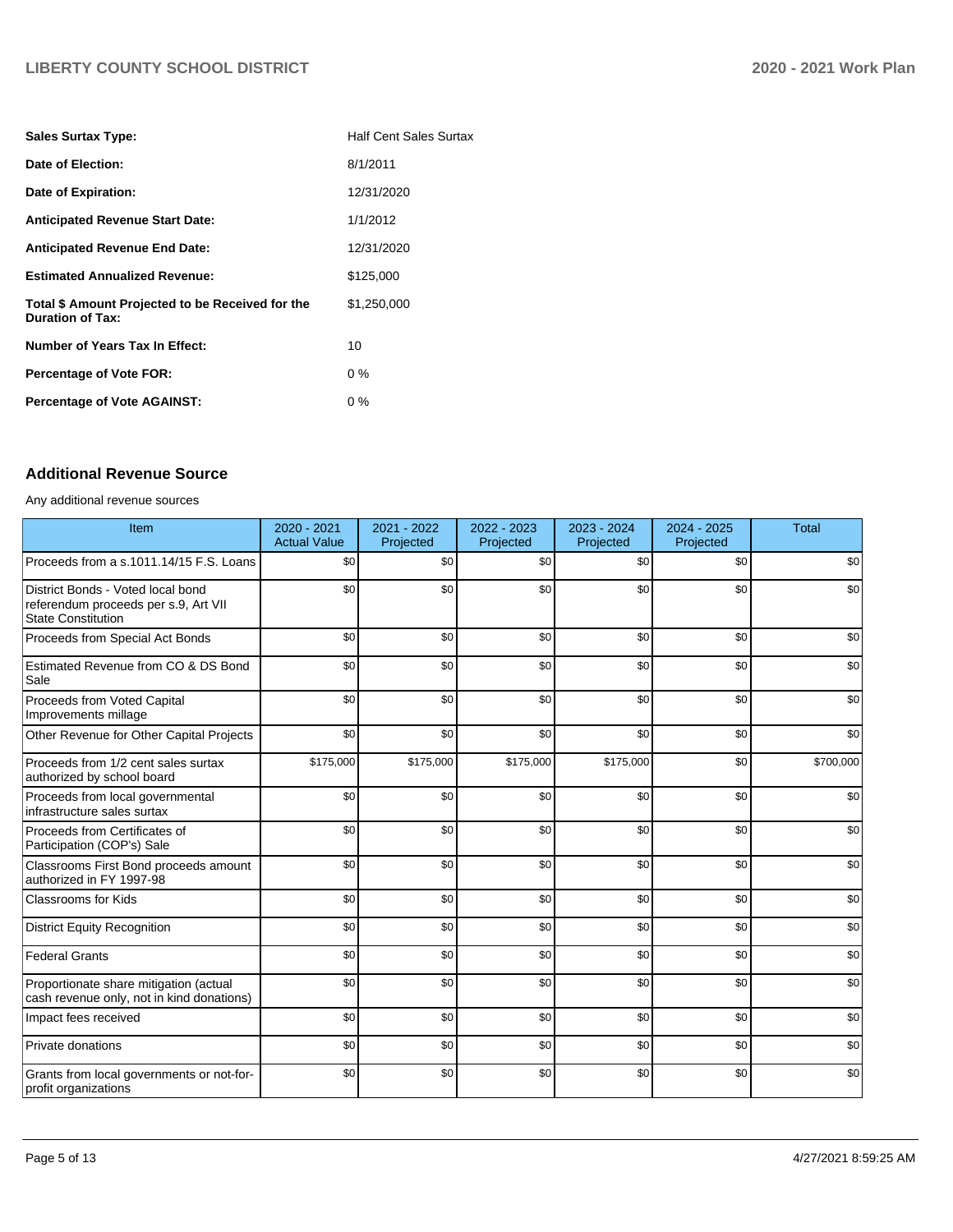| Interest, Including Profit On Investment                                                                           | \$0              | \$0       | \$0       | \$0       | \$0 | \$0         |
|--------------------------------------------------------------------------------------------------------------------|------------------|-----------|-----------|-----------|-----|-------------|
| Revenue from Bonds pledging proceeds<br>from 1 cent or 1/2 cent Sales Surtax                                       | \$0              | \$0       | \$0       | \$0       | \$0 | \$0         |
| <b>Total Fund Balance Carried Forward</b>                                                                          | \$1,862,144      | \$10,000  | \$10,000  | \$10,000  | \$0 | \$1,892,144 |
| General Capital Outlay Obligated Fund<br>Balance Carried Forward From Total<br><b>Fund Balance Carried Forward</b> | \$0 <sub>1</sub> | \$0       | \$0       | \$0       | \$0 | \$0         |
| Special Facilities Construction Account                                                                            | \$0              | \$0       | \$0       | \$0       | \$0 | \$0         |
| One Cent - 1/2 Cent Sales Surtax Debt<br>Service From Total Fund Balance Carried<br>Forward                        | \$0              | \$0       | \$0       | \$0       | \$0 | \$0         |
| Capital Outlay Projects Funds Balance<br>Carried Forward From Total Fund<br>Balance Carried Forward                | \$0              | \$0       | \$0       | \$0       | \$0 | \$0         |
| <b>Subtotal</b>                                                                                                    | \$2,037,144      | \$185,000 | \$185,000 | \$185,000 | \$0 | \$2,592,144 |

# **Total Revenue Summary**

| <b>Item Name</b>                                           | $2020 - 2021$<br><b>Budget</b> | $2021 - 2022$<br>Projected | 2022 - 2023<br>Projected | 2023 - 2024<br>Projected | $2024 - 2025$<br>Projected | <b>Five Year Total</b> |
|------------------------------------------------------------|--------------------------------|----------------------------|--------------------------|--------------------------|----------------------------|------------------------|
| Local 1.5 Mill Discretionary Capital Outlay<br>Revenue     | \$423.924                      | \$436.483                  | \$452.437                | \$469.548                | \$489.047                  | \$2,271,439            |
| PECO and 1.5 Mill Maint and Other 1.5<br>Mill Expenditures | (\$8,383,136)                  | ( \$663, 332)              | (S679.286)               | (S696.397)               | (\$530,896)                | (\$10,953,047)         |
| <b>IPECO Maintenance Revenue</b>                           | \$0 <sub>1</sub>               | \$0 <sub>1</sub>           | \$0                      | \$0                      | \$0                        | \$0                    |
| Available 1.50 Mill for New<br><b>Construction</b>         | (\$7,959,212)                  | (\$226,849)                | (\$226,849)              | ( \$226, 849)            | ( \$41, 849)               | (\$8,681,608)          |

| <b>Item Name</b>                      | 2020 - 2021<br><b>Budget</b> | 2021 - 2022<br>Projected | 2022 - 2023<br>Projected | 2023 - 2024<br>Projected | 2024 - 2025<br>Projected | <b>Five Year Total</b> |
|---------------------------------------|------------------------------|--------------------------|--------------------------|--------------------------|--------------------------|------------------------|
| ICO & DS Revenue                      | \$41,849                     | \$41,849                 | \$41,849                 | \$41,849                 | \$41,849                 | \$209,245              |
| <b>IPECO New Construction Revenue</b> | \$5,880,219                  | \$0 <sub>1</sub>         | \$0                      | \$0                      | \$0                      | \$5,880,219            |
| Other/Additional Revenue              | \$2,037,144                  | \$185,000                | \$185,000                | \$185,000                | \$0                      | \$2,592,144            |
| <b>Total Additional Revenuel</b>      | \$7,959,212                  | \$226.849                | \$226,849                | \$226,849                | \$41.849                 | \$8,681,608            |
| <b>Total Available Revenue</b>        | \$0                          | \$0                      | \$0                      | \$0                      | \$0                      | \$0                    |

# **Project Schedules**

## **Capacity Project Schedules**

A schedule of capital outlay projects necessary to ensure the availability of satisfactory classrooms for the projected student enrollment in K-12 programs.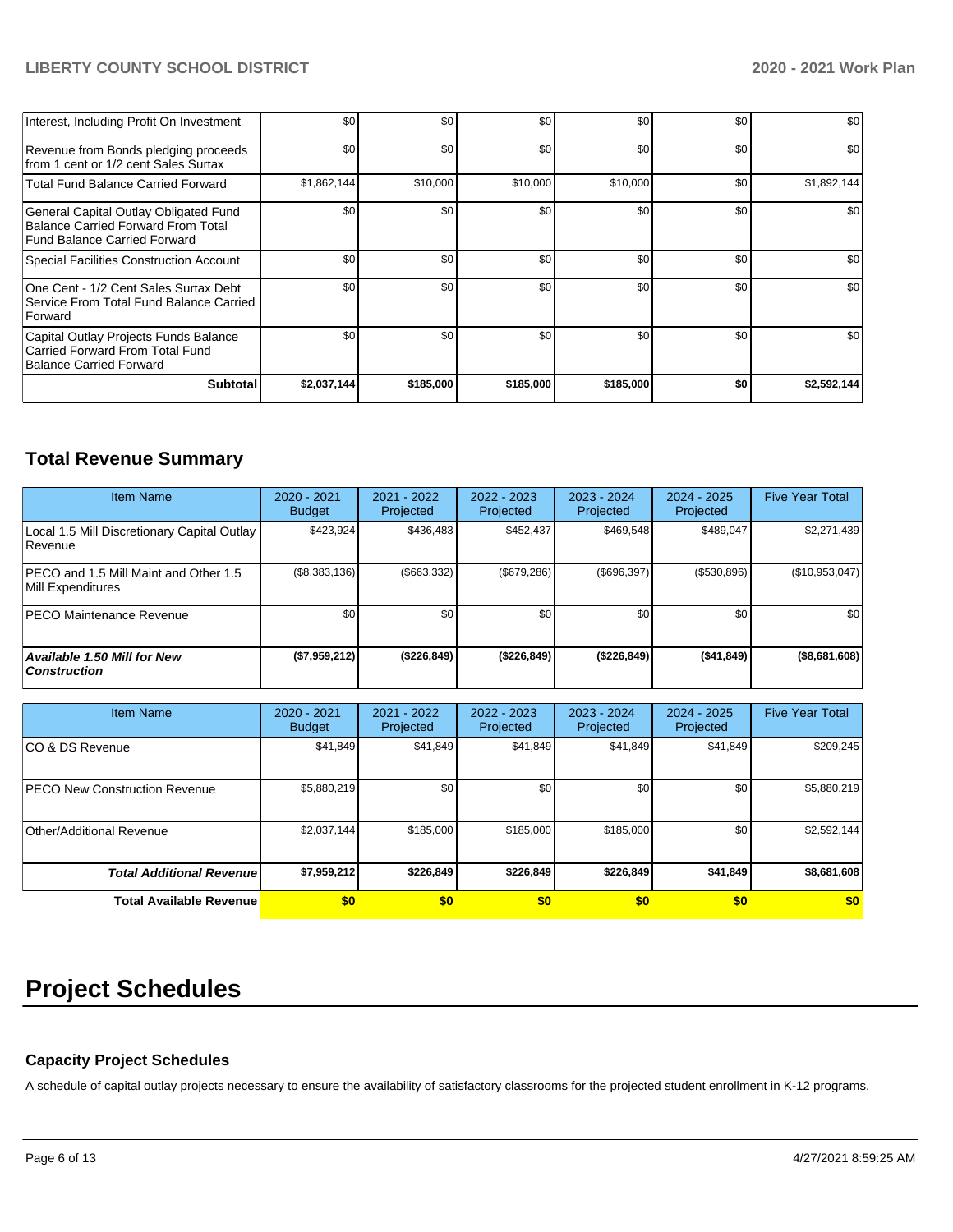| <b>Project Description</b>                                                                                      | Location                 |                          | 2020 - 2021 | 2021 - 2022 | 2022 - 2023 | 2023 - 2024 | $2024 - 2025$ | <b>Total</b> | Funded  |
|-----------------------------------------------------------------------------------------------------------------|--------------------------|--------------------------|-------------|-------------|-------------|-------------|---------------|--------------|---------|
| Add new classroom<br>buidling and renovate HIGH<br>existing classroom<br>building to be used<br>for vocational. | <b>LIBERTY SENIOR</b>    | Planned<br>Cost:         | \$0         | \$0         | \$0         | \$0         | \$0           |              | $$0$ No |
|                                                                                                                 | <b>Student Stations:</b> |                          |             |             |             |             |               |              |         |
|                                                                                                                 | <b>Total Classrooms:</b> |                          |             |             |             |             |               |              |         |
|                                                                                                                 |                          | Gross Sq Ft:             |             |             |             |             | U             |              |         |
|                                                                                                                 |                          |                          |             |             |             |             |               |              |         |
|                                                                                                                 | <b>Planned Cost:</b>     |                          | \$0         | \$0         | \$0         | \$0         | \$0           | \$0          |         |
|                                                                                                                 |                          | <b>Student Stations:</b> | 0           |             | 0           | U           | 0             | 0            |         |
|                                                                                                                 |                          | <b>Total Classrooms:</b> |             |             | 0           |             | 0             |              |         |

**Gross Sq Ft: 0 0 0 0 0 0**

## **Other Project Schedules**

Major renovations, remodeling, and additions of capital outlay projects that do not add capacity to schools.

| <b>Project Description</b>                               | Location | 2020 - 2021<br>Actual Budget | 2021 - 2022<br>Projected | 2022 - 2023<br>Projected | 2023 - 2024<br>Projected | $2024 - 2025$<br>Projected | Total  | <b>Funded</b> |
|----------------------------------------------------------|----------|------------------------------|--------------------------|--------------------------|--------------------------|----------------------------|--------|---------------|
| Project description not specified Location not specified |          | \$0 I                        | \$0 I                    | \$0 I                    | \$٥Ι                     | <b>\$01</b>                | \$0 No |               |
|                                                          |          | \$0                          | \$O I                    | \$0                      | \$O I                    | \$0                        | \$0 I  |               |

## **Additional Project Schedules**

Any projects that are not identified in the last approved educational plant survey.

| <b>Project Description</b>            | Location                  | <b>Num</b> | 2020 - 2021<br>Classroom Actual Budget | 2021 - 2022<br>Projected | 2022 - 2023<br>Projected | $2023 - 2024$<br>Projected | $2024 - 2025$<br>Projected | Total | Funded  |
|---------------------------------------|---------------------------|------------|----------------------------------------|--------------------------|--------------------------|----------------------------|----------------------------|-------|---------|
| Project description not<br>Ispecified | Location not<br>specified |            | \$٥١                                   | \$0                      | \$0                      | \$0                        | \$0                        |       | $$0$ No |
| Project description not<br> specified | Location not<br>specified |            | \$0 <sub>1</sub>                       | <b>\$01</b>              | \$0 <sub>1</sub>         | <b>\$01</b>                | \$0 <sub>1</sub>           |       | $$0$ No |
|                                       |                           |            | \$0                                    | \$0                      | \$0                      | \$0                        | \$0                        | \$0   |         |

### **Non Funded Growth Management Project Schedules**

Schedule indicating which projects, due to planned development, that CANNOT be funded from current revenues projected over the next five years.

| <b>Project Description</b>        | 2020 - 2021<br><b>Actual Budget</b> | 2021 - 2022<br>Projected | 2022 - 2023<br>Projected | 2023 - 2024<br>Projected | $2024 - 2025$<br>Projected | Total | Funded |
|-----------------------------------|-------------------------------------|--------------------------|--------------------------|--------------------------|----------------------------|-------|--------|
| Project description not specified | \$0                                 | \$0                      | \$0                      | \$0                      | \$0                        |       | \$0 No |
| Project description not specified | \$0                                 | \$0                      | \$0                      | \$0                      | \$0                        |       | \$0 No |
|                                   | \$0                                 | \$0                      | \$0                      | \$0                      | \$0                        | \$0   |        |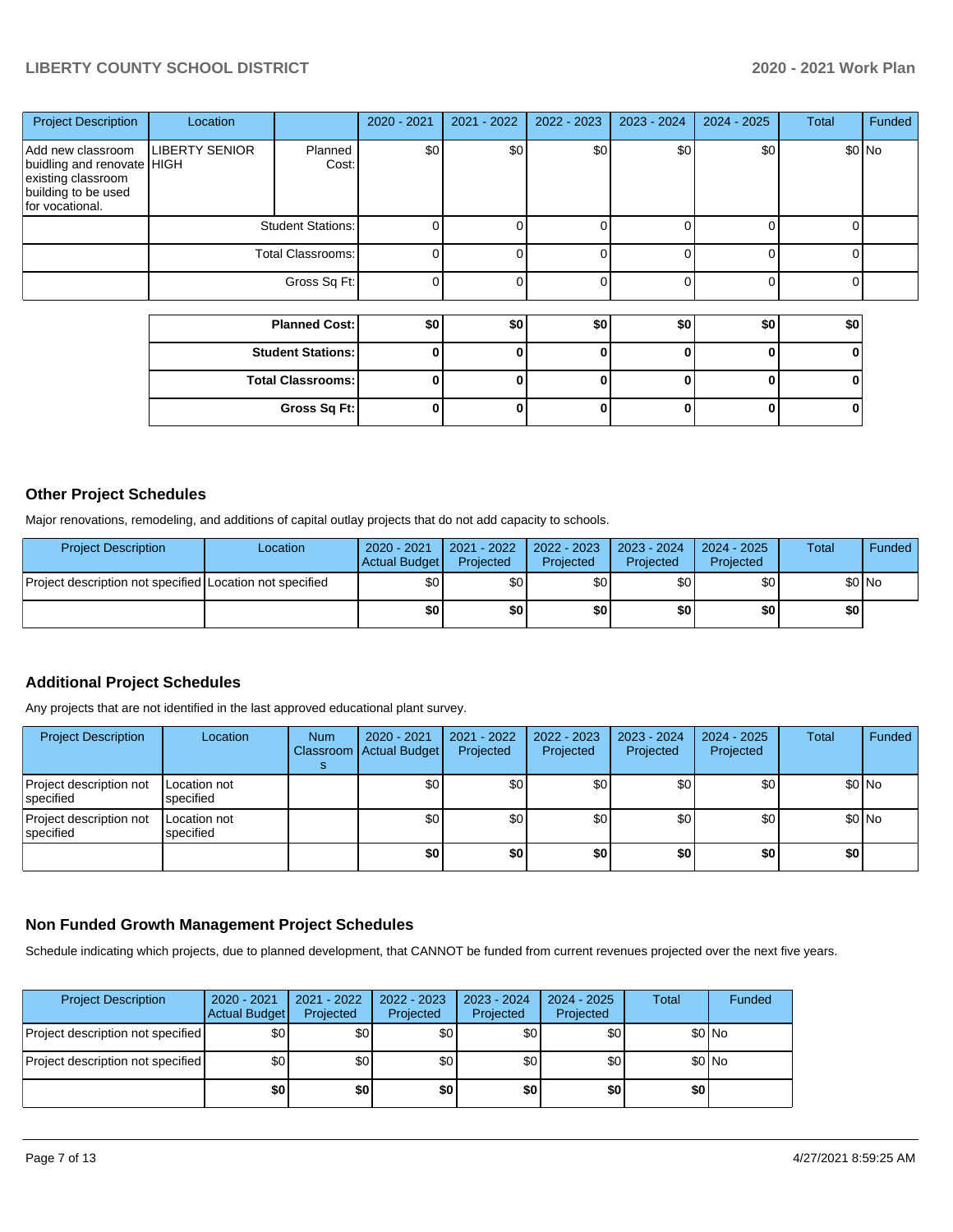# **Tracking**

# **Capacity Tracking**

| Location                                              | $2020 -$<br><b>2021 Satis.</b><br>Stu. Sta. | Actual<br>$2020 -$<br>2021 FISH<br>Capacity | Actual<br>$2019 -$<br>2020<br><b>COFTE</b> | # Class<br><b>Rooms</b> | Actual<br>Average<br>$2020 -$<br>2021 Class<br><b>Size</b> | Actual<br>$2020 -$<br>2021<br><b>Utilization</b> | <b>New</b><br>Stu.<br>Capacity | <b>New</b><br>Rooms to<br>be<br>Added/Re<br>moved | Projected<br>$2024 -$<br>2025<br><b>COFTE</b> | Projected<br>$2024 -$<br>2025<br><b>Utilization</b> | Projected<br>$2024 -$<br>2025 Class<br><b>Size</b> |
|-------------------------------------------------------|---------------------------------------------|---------------------------------------------|--------------------------------------------|-------------------------|------------------------------------------------------------|--------------------------------------------------|--------------------------------|---------------------------------------------------|-----------------------------------------------|-----------------------------------------------------|----------------------------------------------------|
| LIBERTY SENIOR HIGH                                   | 729                                         | 583                                         | 313                                        | 30                      | 10 <sup>1</sup>                                            | 54.00 %                                          |                                |                                                   | 0                                             | 0.00%                                               | 0                                                  |
| <b>HOSFORD</b><br><b>IELEMENTARY JUNIOR</b><br>IHIGH. | 543                                         | 488                                         | 387                                        | 27                      | 14                                                         | 79.00 %                                          |                                |                                                   | 0                                             | 0.00%                                               | 0                                                  |
| IW R TOLAR K-8                                        | 844                                         | 727                                         | 487                                        | 42                      | 12                                                         | 67.00 %                                          |                                |                                                   | 0                                             | 0.00%                                               | 0                                                  |
| Liberty Senior High (NEW)                             |                                             |                                             |                                            | 0                       | $\Omega$                                                   | 0.00%                                            |                                |                                                   | 0                                             | 0.00%                                               | 0                                                  |
|                                                       | 2,116                                       | 1,798                                       | 1,187                                      | 99                      | 12                                                         | 65.99 %                                          |                                | 0                                                 | 0                                             | 0.00%                                               | $\mathbf 0$                                        |

The COFTE Projected Total (0) for 2024 - 2025 must match the Official Forecasted COFTE Total (1,063 ) for 2024 - 2025 before this section can be completed. In the event that the COFTE Projected Total does not match the Official forecasted COFTE, then the Balanced Projected COFTE Table should be used to balance COFTE.

| Projected COFTE for 2024 - 2025 |       |  |  |  |  |
|---------------------------------|-------|--|--|--|--|
| Elementary (PK-3)               | 354   |  |  |  |  |
| Middle (4-8)                    | 408   |  |  |  |  |
| High (9-12)                     | 301   |  |  |  |  |
|                                 | 1,063 |  |  |  |  |

| <b>Grade Level Type</b> | <b>Balanced Projected</b><br>COFTE for 2024 - 2025 |
|-------------------------|----------------------------------------------------|
| Elementary (PK-3)       | 354                                                |
| Middle (4-8)            | 408                                                |
| High (9-12)             | 301                                                |
|                         | 1,063                                              |

## **Relocatable Replacement**

Number of relocatable classrooms clearly identified and scheduled for replacement in the school board adopted financially feasible 5-year district work program.

| .ocation                               | $-2021$<br>$2020 -$ | $-2022'$<br>2021 | $2022 - 2023$ | 2023 - 2024 | $2024 - 2025$ | Year 5 Total |
|----------------------------------------|---------------------|------------------|---------------|-------------|---------------|--------------|
| <b>Total Relocatable Replacements:</b> |                     |                  |               |             |               |              |

## **Charter Schools Tracking**

Information regarding the use of charter schools.

Nothing reported for this section.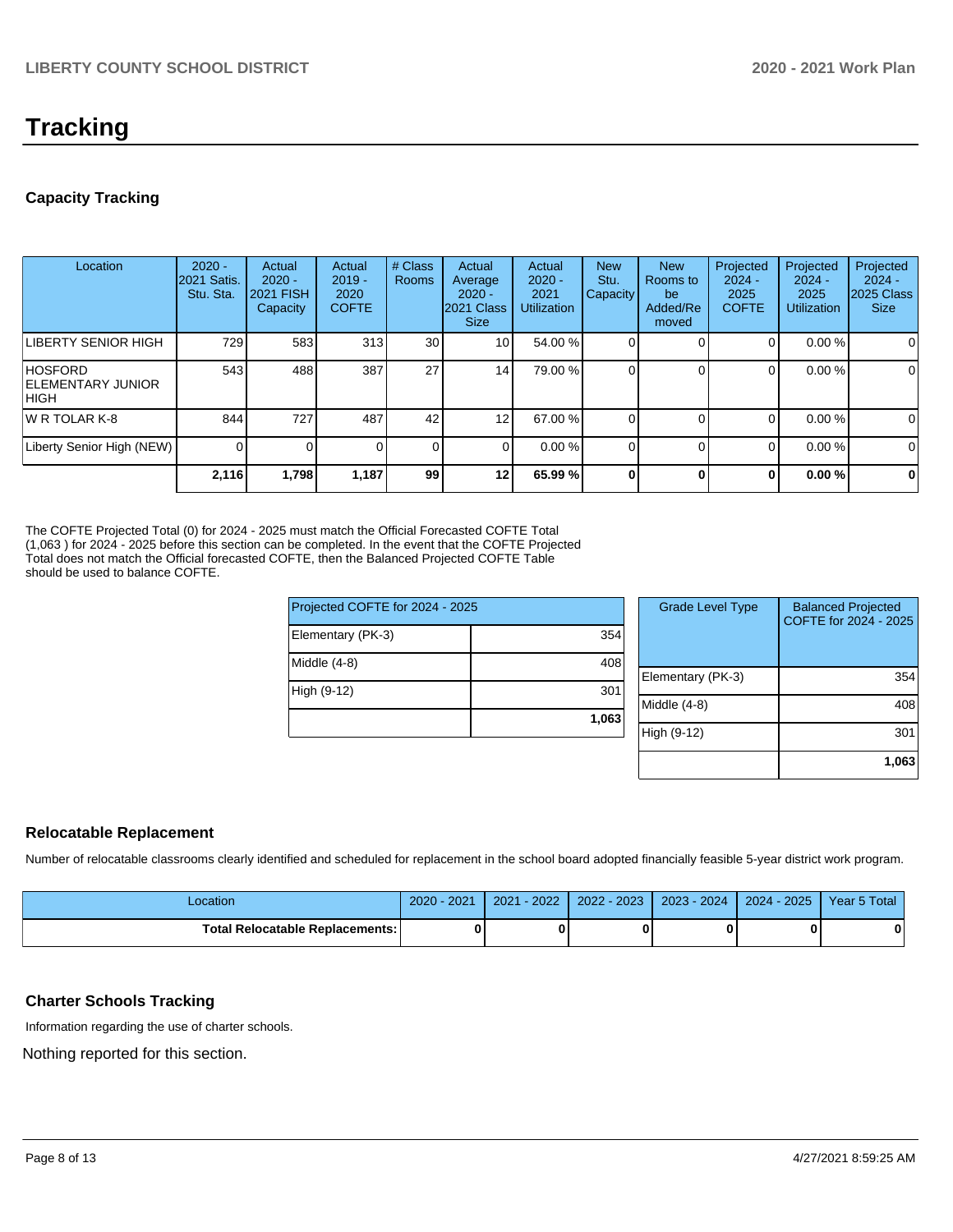## **Special Purpose Classrooms Tracking**

The number of classrooms that will be used for certain special purposes in the current year, by facility and type of classroom, that the district will, 1), not use for educational purposes, and 2), the co-teaching classrooms that are not open plan classrooms and will be used for educational purposes.

| School                               | <b>School Type</b> | # of Elementary<br>K-3 Classrooms | # of Middle 4-8<br><b>Classrooms</b> | # of High $9-12$<br><b>Classrooms</b> | # of $ESE$<br><b>Classrooms</b> | # of Combo<br><b>Classrooms</b> | Total<br><b>Classrooms</b> |
|--------------------------------------|--------------------|-----------------------------------|--------------------------------------|---------------------------------------|---------------------------------|---------------------------------|----------------------------|
| <b>Total Educational Classrooms:</b> |                    |                                   |                                      |                                       |                                 |                                 | 0                          |
| School                               | <b>School Type</b> | # of Elementary<br>K-3 Classrooms | # of Middle 4-8<br>Classrooms        | # of High $9-12$<br><b>Classrooms</b> | # of $ESE$<br>Classrooms        | # of Combo<br><b>Classrooms</b> | Total<br><b>Classrooms</b> |
| <b>Total Co-Teaching Classrooms:</b> |                    |                                   |                                      |                                       |                                 |                                 | $\mathbf{0}$               |

## **Infrastructure Tracking**

**Necessary offsite infrastructure requirements resulting from expansions or new schools. This section should include infrastructure information related to capacity project schedules and other project schedules (Section 4).** 

#### Not Specified

**Proposed location of planned facilities, whether those locations are consistent with the comprehensive plans of all affected local governments, and recommendations for infrastructure and other improvements to land adjacent to existing facilities. Provisions of 1013.33(12), (13) and (14) and 1013.36 must be addressed for new facilities planned within the 1st three years of the plan (Section 5).** 

Not Specified

**Consistent with Comp Plan?** No

## **Net New Classrooms**

The number of classrooms, by grade level and type of construction, that were added during the last fiscal year.

| List the net new classrooms added in the 2019 - 2020 fiscal year.                                                                                       |                                                                        |                            |                                |                        | List the net new classrooms to be added in the 2020 - 2021 fiscal<br>year. |                                |                        |   |  |
|---------------------------------------------------------------------------------------------------------------------------------------------------------|------------------------------------------------------------------------|----------------------------|--------------------------------|------------------------|----------------------------------------------------------------------------|--------------------------------|------------------------|---|--|
| "Classrooms" is defined as capacity carrying classrooms that are added to increase<br>capacity to enable the district to meet the Class Size Amendment. | Totals for fiscal year 2020 - 2021 should match totals in Section 15A. |                            |                                |                        |                                                                            |                                |                        |   |  |
| Location                                                                                                                                                | $2019 - 2020$ #<br>Permanent                                           | $2019 - 2020$ #<br>Modular | $2019 - 2020$ #<br>Relocatable | $2019 - 2020$<br>Total | $2020 - 2021$ #<br>Permanent                                               | $2020 - 2021$ #<br>Relocatable | $2020 - 2021$<br>Total |   |  |
| Elementary (PK-3)                                                                                                                                       |                                                                        |                            |                                |                        |                                                                            |                                |                        |   |  |
| Middle (4-8)                                                                                                                                            |                                                                        |                            |                                |                        |                                                                            |                                |                        |   |  |
| High (9-12)                                                                                                                                             |                                                                        |                            |                                |                        |                                                                            |                                |                        |   |  |
|                                                                                                                                                         |                                                                        |                            |                                |                        |                                                                            |                                |                        | 0 |  |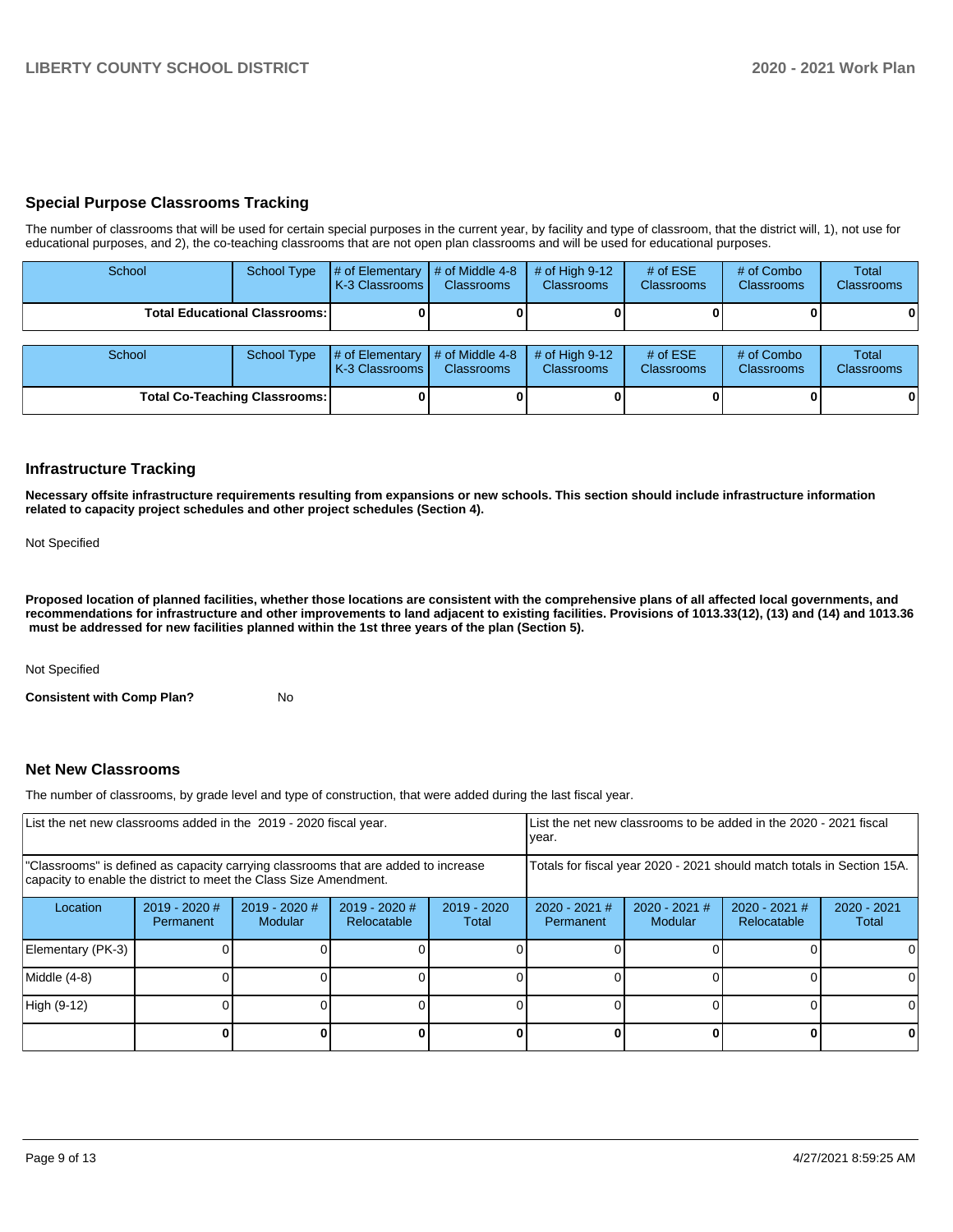## **Relocatable Student Stations**

Number of students that will be educated in relocatable units, by school, in the current year, and the projected number of students for each of the years in the workplan.

| <b>Site</b>                    | 2020 - 2021 | $2021 - 2022$ | $2022 - 2023$ | $2023 - 2024$ | 2024 - 2025 | 5 Year Average |
|--------------------------------|-------------|---------------|---------------|---------------|-------------|----------------|
| HOSFORD ELEMENTARY JUNIOR HIGH |             |               |               |               |             | 0              |
| IW R TOLAR K-8                 | 36          |               |               |               |             |                |
| LIBERTY SENIOR HIGH            | 100         |               |               |               |             | 20             |
| Liberty Senior High (NEW)      |             |               |               |               |             | ΟI             |

| Totals for LIBERTY COUNTY SCHOOL DISTRICT         |       |         |       |       |      |       |
|---------------------------------------------------|-------|---------|-------|-------|------|-------|
| Total students in relocatables by year.           | 136 l |         |       |       | 0    | 27    |
| Total number of COFTE students projected by year. | 1.169 | 1.153 l | 1.136 | 1.101 | .063 | 1.124 |
| Percent in relocatables by year.                  | 12 %  | 0%      | 0%    | 0%    | 0%   | 2%    |

## **Leased Facilities Tracking**

Exising leased facilities and plans for the acquisition of leased facilities, including the number of classrooms and student stations, as reported in the educational plant survey, that are planned in that location at the end of the five year workplan.

| Location                       | # of Leased<br><b>Classrooms 2020 -</b><br>2021 | <b>FISH Student</b><br><b>Stations</b> | Owner | # of Leased<br>Classrooms 2024 -<br>2025 | <b>FISH Student</b><br><b>Stations</b> |
|--------------------------------|-------------------------------------------------|----------------------------------------|-------|------------------------------------------|----------------------------------------|
| HOSFORD ELEMENTARY JUNIOR HIGH |                                                 |                                        |       |                                          |                                        |
| IW R TOLAR K-8                 |                                                 |                                        |       |                                          |                                        |
| LIBERTY SENIOR HIGH            |                                                 | 100                                    |       |                                          |                                        |
| Liberty Senior High (NEW)      |                                                 |                                        |       |                                          |                                        |
|                                |                                                 | 100                                    |       | o                                        |                                        |

## **Failed Standard Relocatable Tracking**

Relocatable units currently reported by school, from FISH, and the number of relocatable units identified as 'Failed Standards'.

Nothing reported for this section.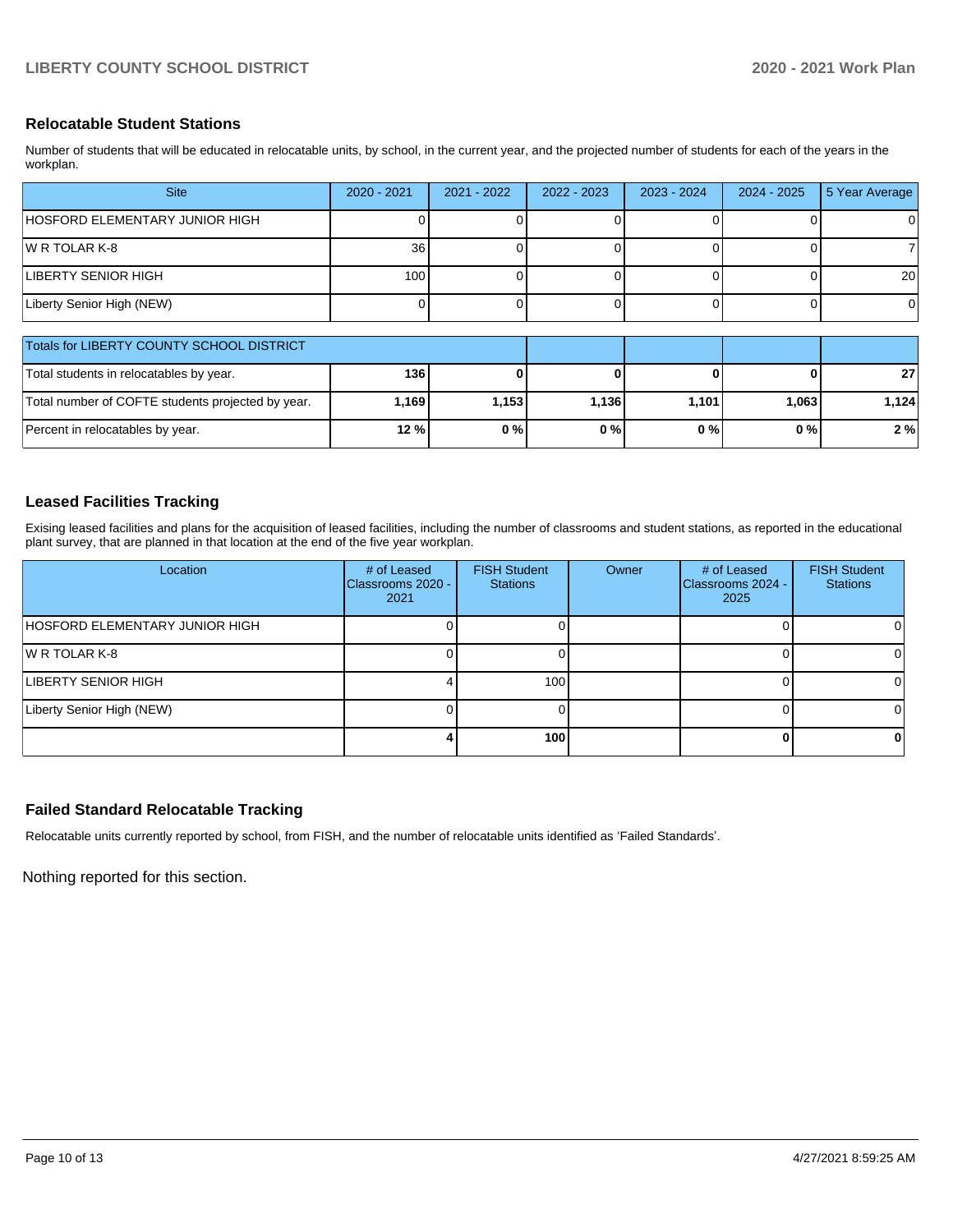# **Planning**

### **Class Size Reduction Planning**

**Plans approved by the school board that reduce the need for permanent student stations such as acceptable school capacity levels, redistricting, busing, year-round schools, charter schools, magnet schools, public-private partnerships, multitrack scheduling, grade level organization, block scheduling, or other alternatives.**

At this time Liberty County has no plans to reduce the number of permenent student stations

#### **School Closure Planning**

**Plans for the closure of any school, including plans for disposition of the facility or usage of facility space, and anticipated revenues.** 

The district has no plans to close any schools.

# **Long Range Planning**

#### **Ten-Year Maintenance**

District projects and locations regarding the projected need for major renovation, repair, and maintenance projects within the district in years 6-10 beyond the projects plans detailed in the five years covered by the work plan.

Nothing reported for this section.

### **Ten-Year Capacity**

Schedule of capital outlay projects projected to ensure the availability of satisfactory student stations for the projected student enrollment in K-12 programs for the future 5 years beyond the 5-year district facilities work program.

Nothing reported for this section.

### **Ten-Year Planned Utilization**

Schedule of planned capital outlay projects identifying the standard grade groupings, capacities, and planned utilization rates of future educational facilities of the district for both permanent and relocatable facilities.

| Grade Level Projections         | <b>FISH</b><br><b>Student</b><br><b>Stations</b> | <b>Actual 2019 -</b><br>2020 FISH<br>Capacity | Actual<br>$2019 -$<br>2020<br>COFTE: | Utilization | Actual 2019 - 2020   Actual 2020 - 2021 / 2029 - 2030 new   Projected 2029 -   Projected 2029 -<br>Student Capacity to be added/removed | 2030 COFTE | 2030 Utilization |
|---------------------------------|--------------------------------------------------|-----------------------------------------------|--------------------------------------|-------------|-----------------------------------------------------------------------------------------------------------------------------------------|------------|------------------|
| Elementary - District<br>Totals |                                                  |                                               | 0.00                                 | 0.00%       |                                                                                                                                         | 354        | 0.00%            |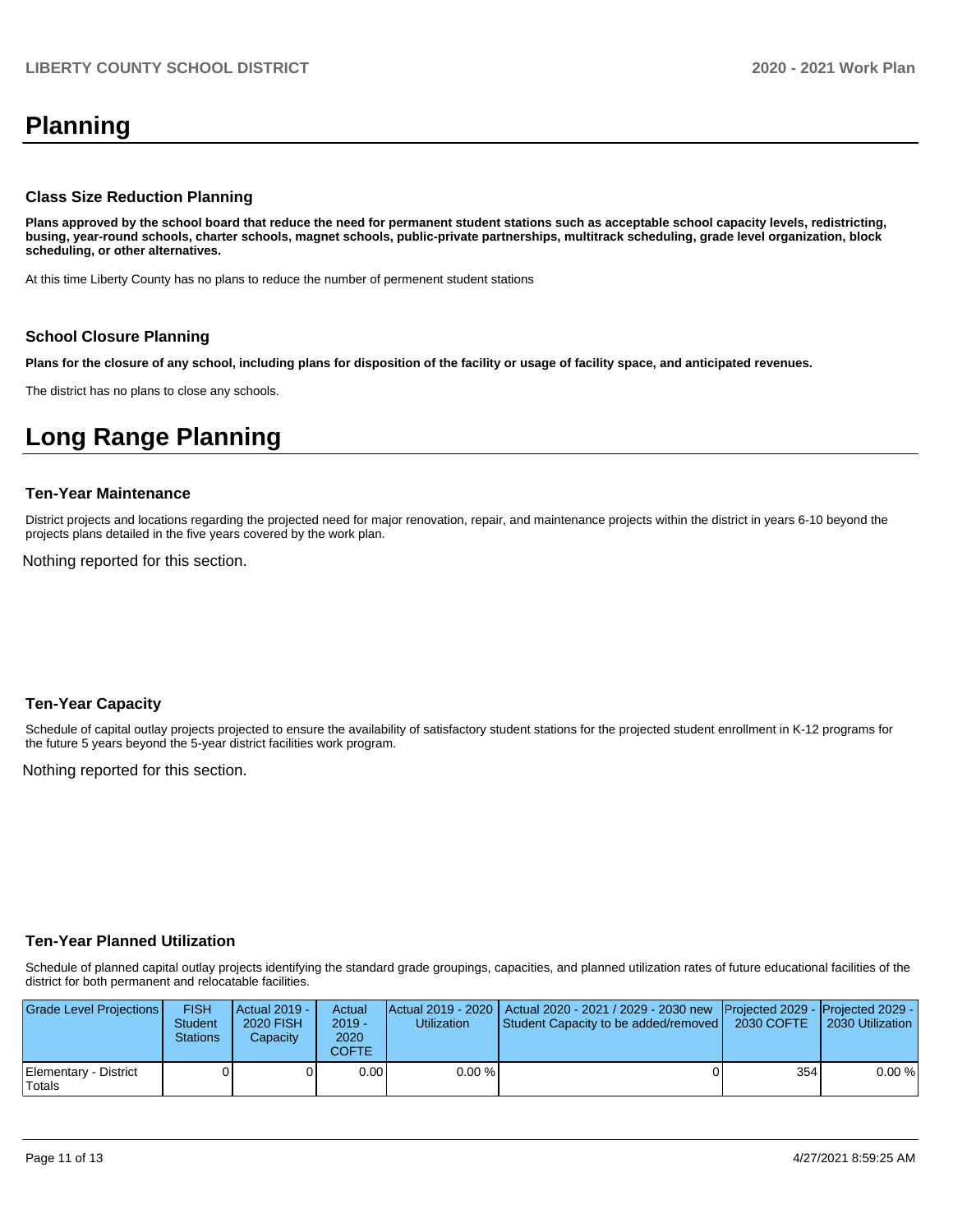|                          | 2,116 | 1.830 | 1.186.57          | 64.84 % I | 1.063 | 58.09%  |
|--------------------------|-------|-------|-------------------|-----------|-------|---------|
| lOther - ESE. etc        |       |       | 0.00 <sub>l</sub> | 0.00%     |       | 0.00%   |
| High - District Totals   | 729 I | 583   | 312.96            | 53.69 %   | 301   | 51.63%  |
| Middle - District Totals | .387  | 1.247 | 873.61            | 70.09 %   | 408 l | 32.72 % |

**Combination schools are included with the middle schools for student stations, capacity, COFTE and utilization purposes because these facilities all have a 90% utilization factor. Use this space to explain or define the grade groupings for combination schools.** 

No comments to report.

#### **Ten-Year Infrastructure Planning**

**Proposed Location of Planned New, Remodeled, or New Additions to Facilities in 06 thru 10 out years (Section 28).**

Nothing reported for this section.

Plans for closure of any school, including plans for disposition of the facility or usage of facility space, and anticipated revenues in the 06 thru 10 out **years (Section 29).**

Nothing reported for this section.

#### **Twenty-Year Maintenance**

District projects and locations regarding the projected need for major renovation, repair, and maintenance projects within the district in years 11-20 beyond the projects plans detailed in the five years covered by the work plan.

Nothing reported for this section.

#### **Twenty-Year Capacity**

Schedule of capital outlay projects projected to ensure the availability of satisfactory student stations for the projected student enrollment in K-12 programs for the future 11-20 years beyond the 5-year district facilities work program.

Nothing reported for this section.

### **Twenty-Year Planned Utilization**